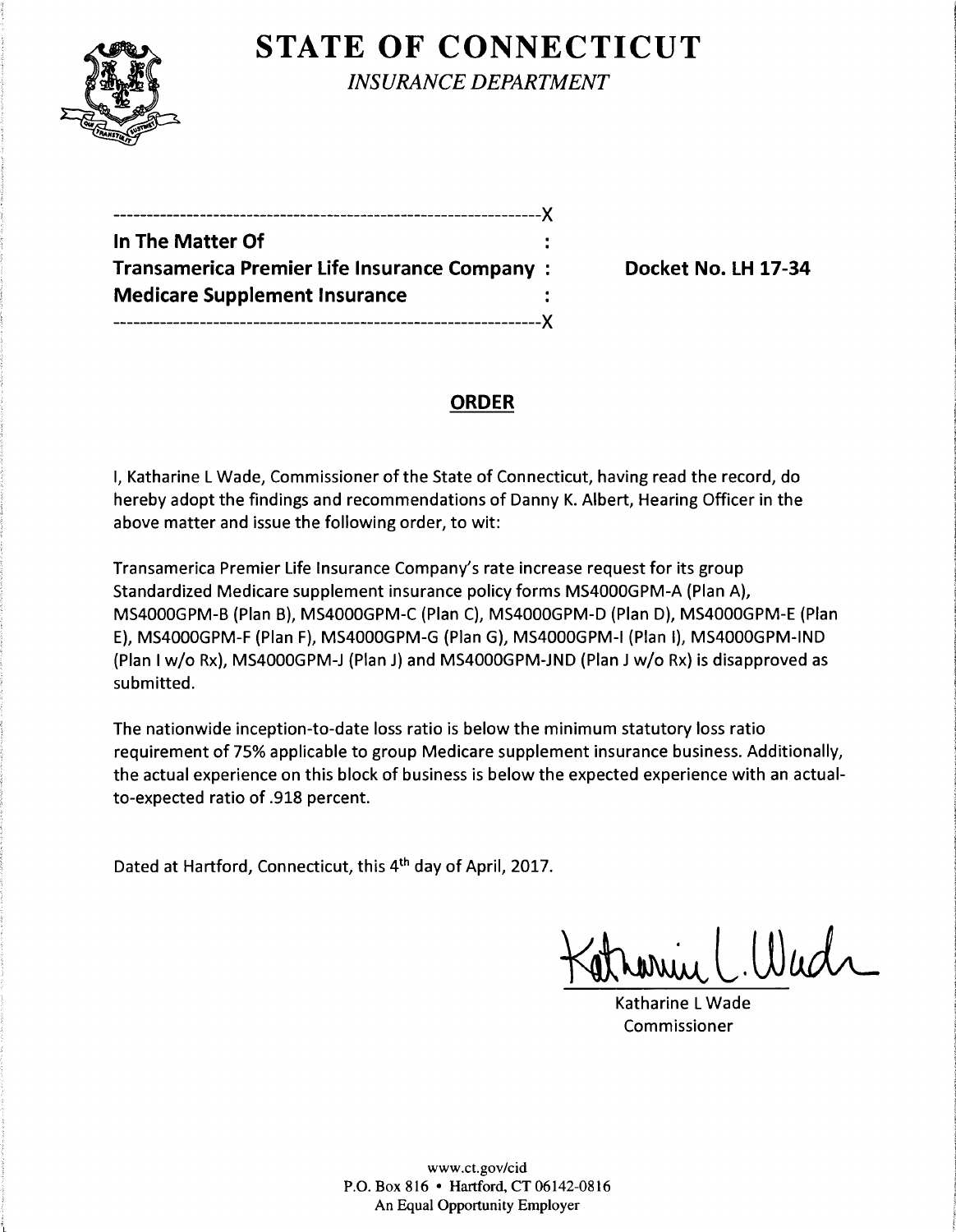# **STATE OF CONNECTICUT**



*INSURANCE DEPARTMENT* 

| In The Matter Of                            |              |
|---------------------------------------------|--------------|
| Transamerica Premier Life Insurance Company | $\mathbf{r}$ |
| <b>Medicare Supplement Insurance</b>        |              |
|                                             |              |

Docket No. LH 17-34

## PROPOSED FINAL DECISION

### I. INTRODUCTION

The Insurance Commissioner of the State of Connecticut is empowered to review rates charged for individual and group Medicare supplement policies sold to any resident of this State who is eligible for Medicare. The source for this regulatory authority is contained in Chapter 700c and Section 38a-495a of the Connecticut General Statutes.

After due notice, a hearing was held at the Insurance Department in Hartford, CT on Thursday, March 23, 2017, to consider whether or not the rate increase requested by Transamerica Premier Life Insurance Company on its Medicare supplement insurance business should be approved.

No members from the general public attended the hearing.

No company representatives from Transamerica Premier Life Insurance Company attended the hearing.

The hearing was conducted in accordance with the requirements of Section 38a-474, Connecticut General Statutes, the Uniform Administrative Procedures Act, Chapter 54 of Section 38a-8-1 et seq. of the Regulations of Connecticut State Agencies.

A Medicare supplement policy is a private health insurance policy sold on an individual or group basis, which provides benefits that are additional to the benefits provided by Medicare. For many years Medicare supplement policies have been highly regulated under both state and federal law to protect the interests of persons eligible for Medicare who depend on these policies to provide additional coverage for the costs of health care.

Effective December 1, 2005, Connecticut amended its program of standardized Medicare supplement policies in accordance with Section 38a-496a of the Connecticut General Statutes, and Sections 38a-495al through 38a-495a-21 of the Regulations of Connecticut Agencies. This program, which conforms to federal requirements, provides a "core" package of benefits known as Plan A. Insurers may also offer any one or more of eleven other plans (Plans B through N).

Effective January 1, 2006, in accordance with Section 38a-495c of the Connecticut General Statutes (as amended by Public Act 05-20) premiums for all Medicare supplement policies in the state must use community rating. Rates for Plans A through N must be computed without regard to age, gender, previous claims history or the medical condition of any person covered by a Medicare supplement policy or certificate.

> 1 www.ct.gov/cid P.O. Box 816 • Hartford, CT 06142-0816 An Equal Opportunity Employer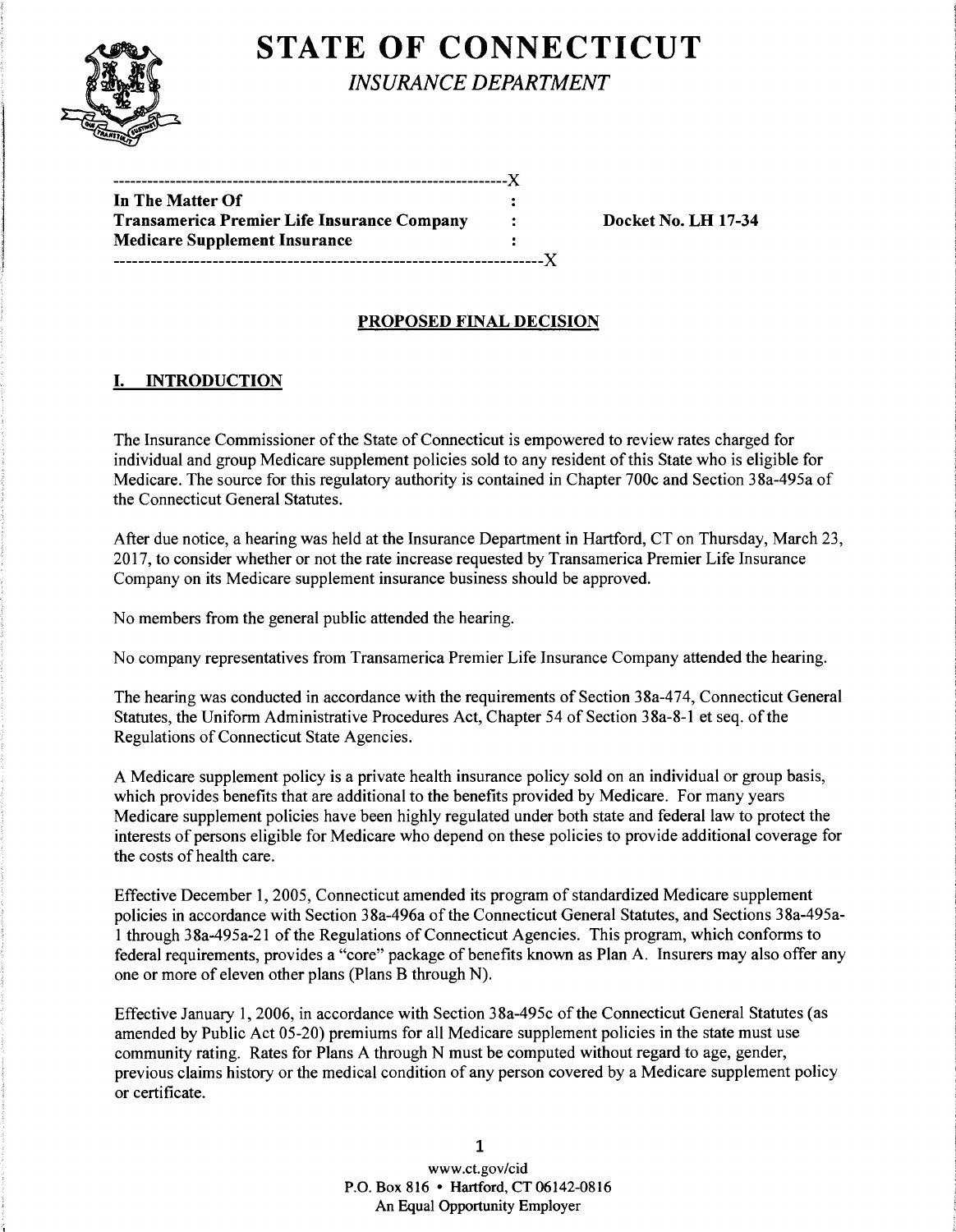The statute provides that coverage under Plans A through N may not be denied on the basis of age, gender, previous claims history or the medical condition of any covered person. Insurers may exclude benefits for losses incurred within six months from the effective date of coverage based on a pre-existing condition.

Effective October 1, 1998, carriers that offer Plan B or Plan C must make these plans as well as Plan A, available to all persons eligible for Medicare by reason of disability.

Insurers must also make the necessary arrangements to receive notice of all claims paid by Medicare for their insureds so that supplement benefits can be computed and paid without requiring insureds to file claim forms for such benefits. This process of direct notice and automatic claims payment is commonly referred to as "piggybacking" or "crossover".

Sections 38a-495 and 38a-522 ofthe Connecticut General Statutes, and Section 38a-495a-10 of the Regulations of Connecticut Agencies, state that individual and group Medicare supplement policies must have anticipated loss ratios of 65% and 75%, respectively. Under Sections 38a-495-7 and 38a-495a-10 of the Regulations of Connecticut Agencies, filings for rate increases must demonstrate that actual and expected losses in relation to premiums meet these standards, and anticipated loss ratios for the entire future period for which the requested premiums are calculated to provide coverage must be expected to equal or exceed the appropriate loss ratio standard.

Section 38a-473 of the Connecticut General Statutes provides that no insurer may incorporate in its rates for Medicare supplement policies factors for expenses that exceed 150% of the average expense ratio for that insurer's entire written premium for all lines of health insurance for the previous calendar year.

#### II. FINDING OF FACT

After reviewing the exhibits entered into the record ofthis proceeding, and utilizing the experience, technical competence and specialized knowledge of the Insurance Department, the undersigned makes the following findings of fact:

1. Transamerica Premier Life Insurance Company has requested the following rate increases on its group standardized Medicare supplement policy forms MS4000GPM- A through J:

| Plan            | Increase |
|-----------------|----------|
| A               | 4.5%     |
| B               | 4.5%     |
| C               | 4.5%     |
| D               | 4.5%     |
| E               | 4.5%     |
| F               | 4.5%     |
| G               | 4.5%     |
| I w/ and w/o Rx | 4.5%     |
| J w/ and w/o Rx | 4.5%     |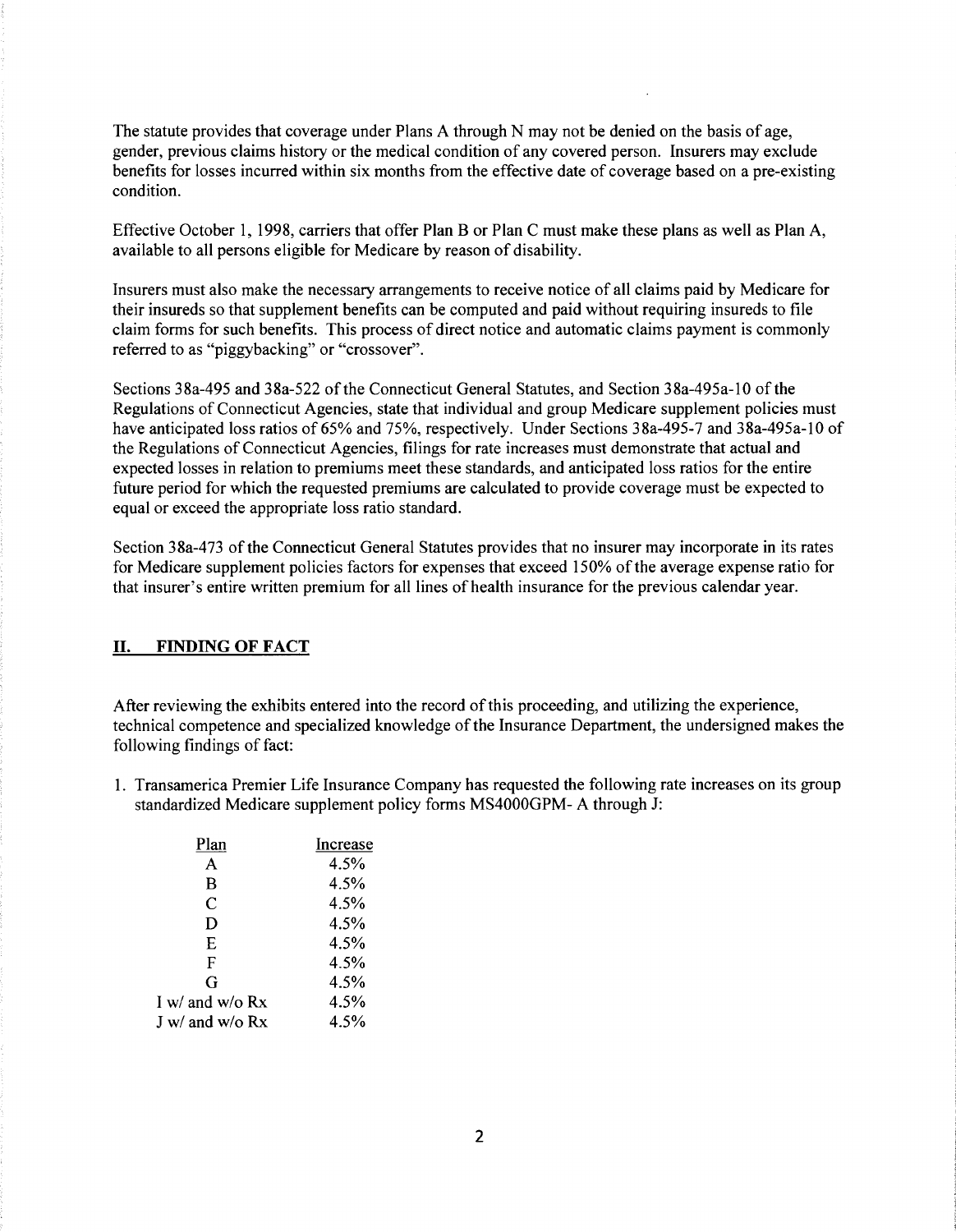2. The following are the number of in-force policies, by Plan, as of 9/30/16, for Connecticut and on a nationwide basis:

| Plan         | Connecticut | Nationwide |
|--------------|-------------|------------|
| $\mathbf{A}$ | 20          | 263        |
| B            | 35          | 92         |
| $\mathbf C$  | 80          | 1,016      |
| D            | 52          | 96         |
| E            | 10          | 33         |
| F            | 116         | 1,254      |
| G            | 89          | 148        |
| I w/Rx       | 0           | 24         |
| I w/o $Rx$   | 6           | 67         |
| J w/Rx       |             | 65         |
| $J_{W}/o Rx$ |             | 114        |
| Total        | 419         | 3,172      |

3. The following are the last increases approved for each of the Plans:

| Plan     | Increase | Year |
|----------|----------|------|
| A        | 5.6%     | 2009 |
| в        | 5.6%     | 2009 |
| C        | 5.6%     | 2009 |
| D        | 5.6%     | 2009 |
| E        | 5.6%     | 2009 |
| F        | 5.6%     | 2009 |
| G        | 5.6%     | 2009 |
| I w/Rx   | 20.5%    | 2003 |
| I w/o Rx | none     | n/a  |
| J w/Rx   | 20.5%    | 2003 |
| J w/o Rx | none     | n/a  |

- 4. These forms were mass marketed.
- 5. The proposed rates are expected to satisfy the Connecticut statutory loss ratio of 75% required of group Medicare supplement forms.
- 6. Transamerica Premier Life certified that their expense factors are in compliance with section 38a-473, C.G.S.
- 7. Transamerica Premier Life has conformed to subsection (e) of section 38a-495c, C.G.S. regarding the automatic claims processing requirement.
- 8. The incurred loss ratios for 2015 and 2016 (through September) on a nationwide basis are 82.5% and 90.6% respectively while the inception-to-date loss ratio on a nationwide basis is 72.7%.
- 9. Transamerica Premier Life Insurance Company's 2017 Medicare supplement rate filing proposal is in compliance with the requirements of regulation 38a-474 as it applies to the contents of the rate submission as well as the actuarial memorandum.